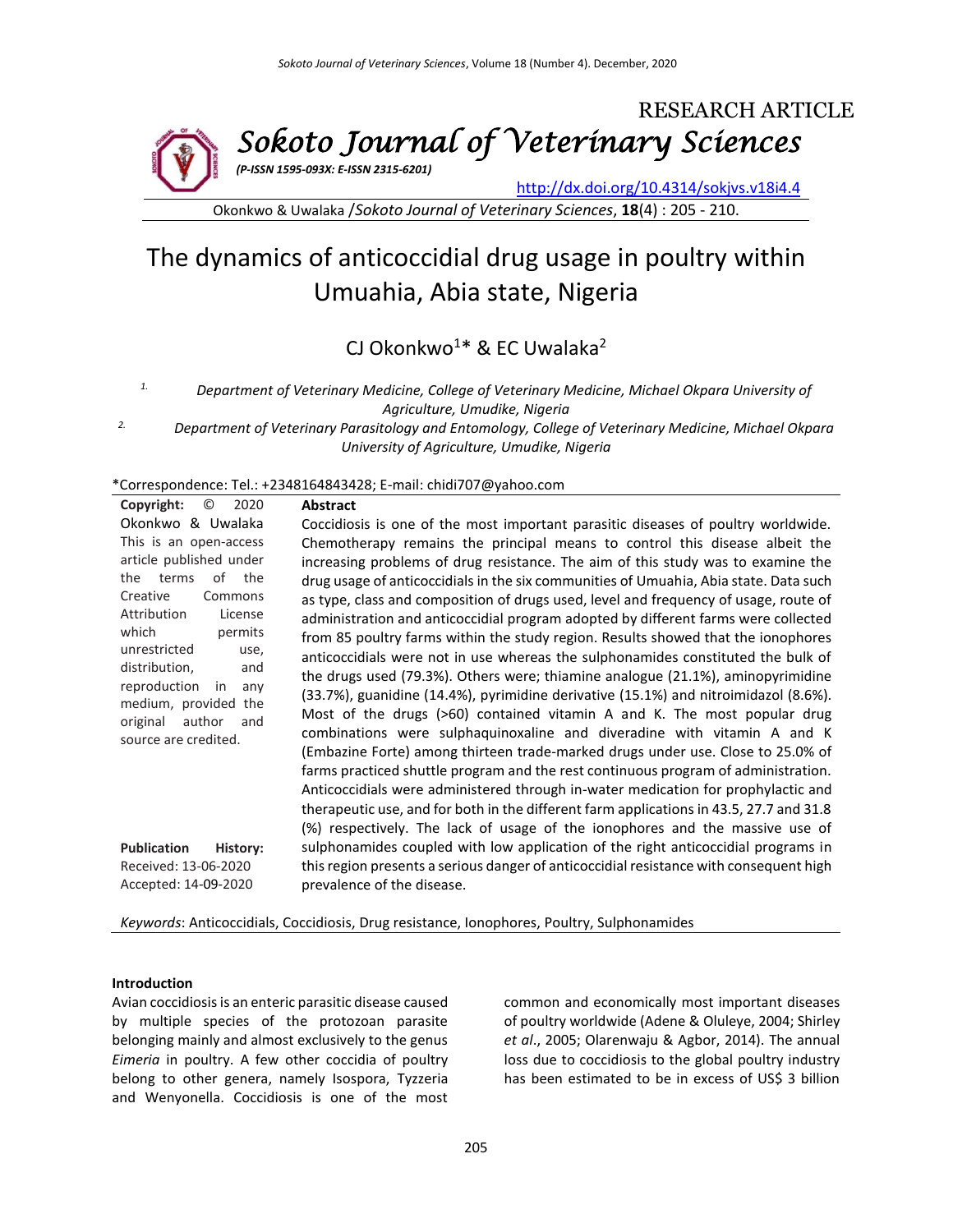(Dalloul & Lillehoj, 2006; Ola-Fadunsin & Ademola, 2013).

Coccidiosis is usually controlled by a combination of good hygienic practices, chemoprophylaxis and vaccination, although there is a rising problem of drug resistant strains of *Eimeria* (Chapman, 2000, 2014; Adewole, 2012). Chemotherapy involving the use of anticoccidial drugs over the past years has been employed as ingredients in medicated food or drinking water and has played a major role in the growth of the poultry industry (Klotz *et al*., 2005). These drugs can be classified as synthetic drugs (chemicals) and polyether ionophores (fermentation products of Streptomyces and other fungi species). The recent anticoccidial drugs used in the control of coccidiosis are diclazuril and toltrazuril which are synthetic drugs (Chapman, 1999). Whereas synthetic drugs act by destroying the intracellular stages of the parasite once it has invaded host cells in the intestine. The polyether antibiotics or ionophores destroy coccidia by interfering with the balance of important ions like sodium and potassium (Peek & Landman, 2011). The third category of anticoccidials include a few drug mixtures, consisting of either a synthetic compound and ionophore or two synthetic compounds (Markazi, 2015). Most of these drugs would provide the needed efficacy as long as the right choice of drugs can be made and all those factors which lead to resistance are put under check. However, no existing anticoccidial has been able to override the propensity for drug resistance which has become widespread in the parasite (Peek & Landman, 2011). The indiscriminate and inappropriate use of these anticoccidial agents has further compounded the problem of drug resistance (Mund *et al*., 2017). A study conducted in the South Western part of Nigeria by Arowolo et.al. (2012) on the awareness and usage of anticoccidials indicate a high level of awareness dominated by very high usage of synthetic anticoccidials and minimal application of ionophores. A similar work conducted in Aba and Umuahia by Okonkwo and Ogbonna, (2015), on the pattern of antimicrobial usage in poultry farms highlighted a high level of antimicrobial misuse. The aim of this study was to examine the drug usage of anticoccidials within six communities of Umuahia, Abia state.

## **Materials and Methods**

## *Study area*

The study was carried out in Umuahia, Abia state in the South – East of Nigeria. The study area comprises of two local government areas - Umuahia North and Umuahia South of which six communities were involved. It lies within the latitude and longitude of 4.4'6.1"N and 7'8"E respectively with a mean annual rainfall of about 187.7mm/year which is intense from April to October.

# *Study population*

The study population includes all the identifiable poultry farms most of which were small holding units with capacity ranging from 100 to 6000 birds per farm. The 85 farms investigated in Umuahia included 8, 20, 13, 9, 13 and 22 from Ohiya, Ibeku, Olokoro, Umuopara, Ohuhu, and Ubakala respectively. The birds consisted of 34,542 broilers, 16,100 pullets, 20,008 layers, and 6,900 turkeys making a total of 87,500 birds encountered during the course of the investigation.

# *Method*

A structured questionnaire was designed to collect qualitative and quantitative data on anticoccidial drug usage, including classes and components of drugs, prophylactic and chemotherapeutic applications of the drugs, method of administration, route and duration of administration and types of control programs adopted. The active components of the drugs used were noted. Results were tabulated as percentages and frequencies, and subjected to descriptive analysis.

## **Results**

## *Anticoccidial contents*

Six classes of these drugs used are shown, (Table 1). Most of them are sulphonamides with sulphaquinoxaline making up 57% of the total drug usage. Results also showed that whereas some of the drugs: amprolium, toltraziunil, diaclazuril and metronidazole were used alone oftentimes; most others were used in combination. Sulphonamides and diaveradine which composed of the bulk of the drugs were the most combined of the anticoccidials as shown, (Table 2). Thirteen trade-marked anticoccidials are in us in the region but most of them were similar in their anticoccidial content. However, the most patronized were those supplemented with vitamin K which made up nearly 60% of the entire usage.

## *Anticoccidial usage pattern*

Out of the three programs of anticoccidial administration; i.e. shuttle, rotation and continuous, only the shuttle and continuous are practiced in the region. Whereas 21(24.7%) farms adopted the shuttle method, the rest relied on the continuous anticoccidial administration method as their preferred therapy wherein same drug is used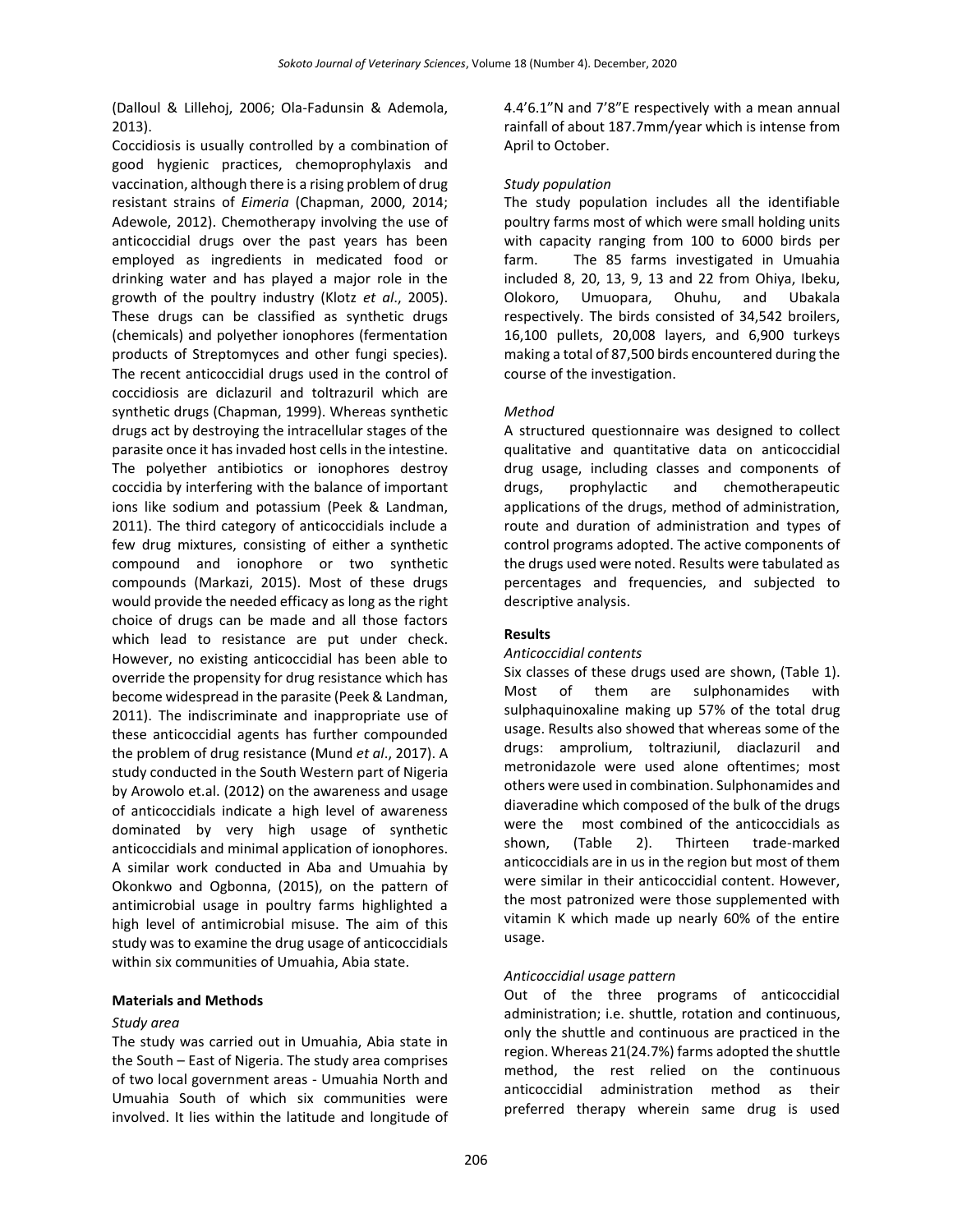indefinitely until the drug becomes ineffective before they change to another. With regard to mode of administration, all the anticoccidials were administered in water and none in feed. Purpose of usage showed that 37 (43.5%), 21(24.7%) and 27(31.8%) of the respondents used anticoccidials as prophylaxis, chemotherapy, and for both purposes respectively. Duration of anticoccidial application in poultry usually ranges from three to five days with the exception of the guanidines that often requires two days. In this study, 41(48.2%) followed this protocol, 7 (8.2%) used the drugs for up to seven days while 31(36.5%) administered the drug for one or two days.

The rest of the farmers, 6 (7.1%) had no defined duration of anticoccidial application.

# **Discussion**

Coccidiosis is the most common enteric parasitic disease of poultry and therefore a major constraint to successful poultry farming in Nigeria and indeed worldwide (Lawal *et al*., 2016). The use of drugs is indispensable in the control of the disease if we are to achieve sustainable poultry production (Kadykalo *et al*., 2018). From the results, the use of ionophores in this environment is none existent. In other words; only synthetic anticoccidials are used in the study

|  | Table 1: Classes and components of anticoccidial usages |
|--|---------------------------------------------------------|
|--|---------------------------------------------------------|

| Classes of drug       | Components              | Frequencies | Percentages (%) |
|-----------------------|-------------------------|-------------|-----------------|
| Sulphonamides         | Sulphaquinoxaline       | 76          | 57.0            |
|                       | Sulphamrazine           | 13          | 9.3             |
|                       | Sulphadimidine          | 28          | 21.0            |
| Thiamine analogue     | Amprolium hydrochloride | 34          | 22.1            |
| Aminopyrimidine       | Diaveradine             | 48          | 33.7            |
| Guanidine             | Toltrazuril             |             | 5.3             |
|                       | Dicalazuril             | 8           | 6.0             |
| Pyrimidine derivative | Trimrthoprine           | 11          | 9.1             |
| Nitroimidazole        | Metronidazole           | 6           | 4.6             |

| Table 2: Specific anticoccidial presentations, combinations, frequencies and percentages of usage |  |
|---------------------------------------------------------------------------------------------------|--|
|                                                                                                   |  |

| Drug Composition                     | Trademark                 | Frequencies | Percentages % |
|--------------------------------------|---------------------------|-------------|---------------|
| Toltrazuril                          | Tolcox®                   |             | 5.3           |
| Diclazuril                           | Coczuril®                 | 8           | 6.0           |
| Amprolium hydrochloride              | Amprol                    |             |               |
|                                      | Coccsol®                  | 12          |               |
|                                      | Amprocare®                |             | 9.0           |
|                                      | Amproline-300°            |             |               |
| Metronidazol                         | Flagyl®                   | 6           | 4.6           |
| Amprolium & Vit K                    | Amprolmix-K®              | 8           | 6.0           |
| Sulphaquinoxaline, Amprolium + Vit   | Amprocox®                 | 11          | 8.3           |
| A & K                                |                           |             |               |
| Amproluim& Furaltadone               | Koksidex®                 | 3           | 2.3           |
| Toltrazuril & Enrofloxacin           | Coccitreat®               | 4           | 3.0           |
| Toltrazuril& Emosdepside             | Procox®                   | 3           | 2.3           |
| Sulphadimidine, Sulphaquinoxaline, D | Vitacox Plus <sup>®</sup> | 22          | 16.5          |
| iveradine, Vit K & A                 |                           |             |               |
| Sulphaquinoxaline, Diveradine & Vit. | Embazin-Forte®            |             |               |
| к                                    | $Coxstop^*$               | 26          | 19.5          |
|                                      |                           |             |               |
| Sulphadimerazine,                    | Pantacox <sup>®</sup>     |             |               |
| Sulphaquinoxaline, Pyrimethamine,    | Agracox®                  | 12          |               |
| Furaltadone, Vit. A &K               |                           |             | 9.0           |
| Trimetoprime & Sulphadimidine        | Diaziprim <sup>®</sup>    | 5           | 3.8           |
| Trimetoprime & Erythromycin          | Ext-mix <sup>®</sup>      | 6           | 4.6           |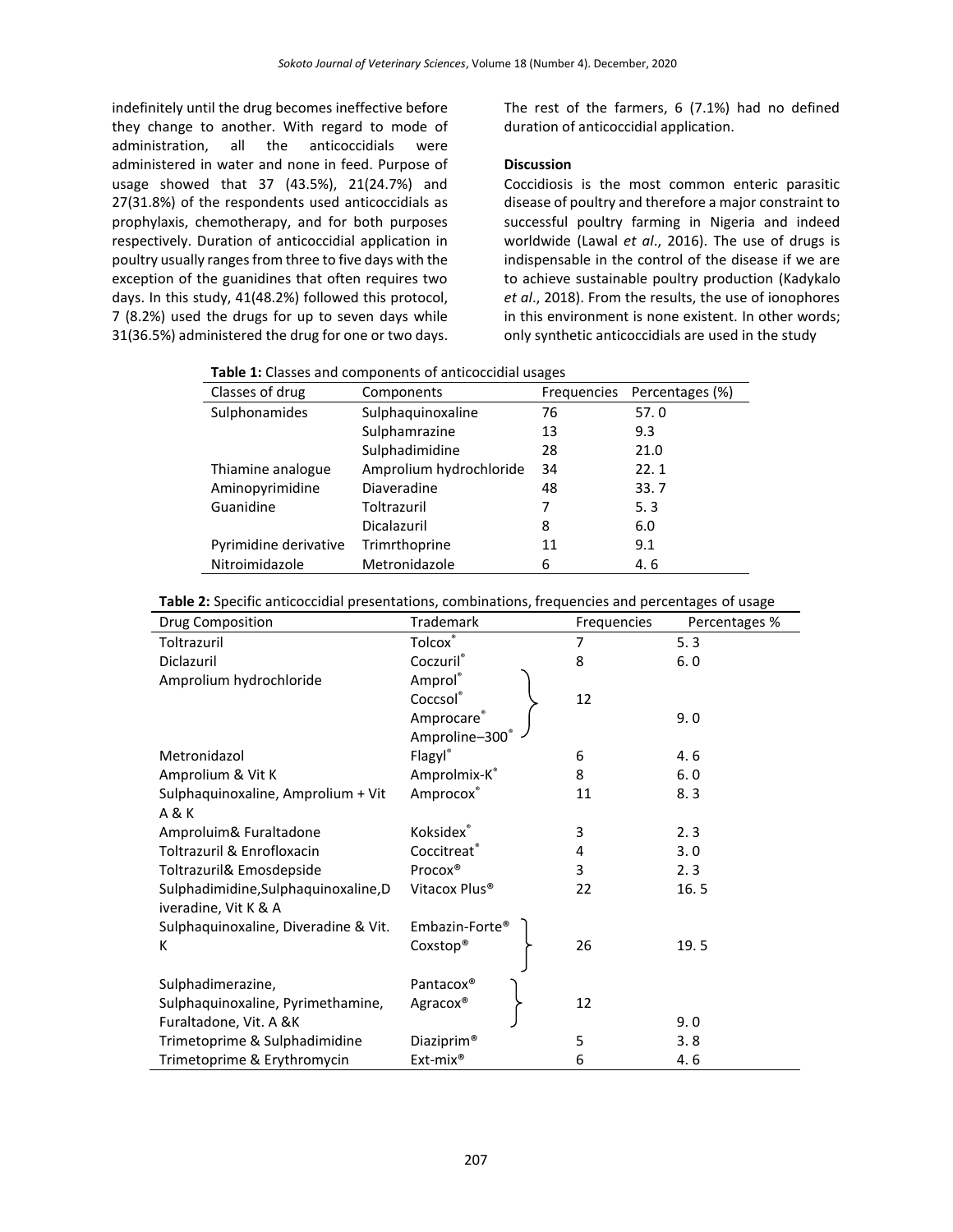region. This situation is akin to the findings of Arowolo *et al*. (2012), where the use of none ionosphore anticoccidials were largely patronized in the study region. This could be due to none availability of this class of drug within the region which invariably could be linked to the relatively high cost of this class of anticoccidials. Also, its noncompatibility with sulphonamides (Noack, 2019) which constitutes the bulk of anticoccidial usage in this environment can also be another reason why the drug manufactures are not including them as anticoccidial components. This is against the backdrop that polyether ionophore have been the preferred drug for coccidiosis prevention as they are known to achieve sufficient control despite resistance being common. In addition, they can be used in combination with live virulent vaccines hence ionophore tolerant resistance strain would probably have a wider application of the development of anticoccidial vaccines (Danforth, 2000). Therefore, ionophore will have the advantage of preventing infection during the first  $3 - 4$  weeks of age when immunity is not developed. Additionally, the antibacterial properties of ionophore can equally reduce the incidence of necrotic enteritis which is oftentimes associated with coccidiosis (Vermeulen *et al*. 2000; Chapman *et al*. 2002). Since ionophores are only used in livestock but not employed for any purpose in human medicine, they are therefore, not included in the WHO list of medically important antimicrobials. Consequently, their use is not an issue for public health (Tang *et al*., 2017; WHO, 2017). It has been advocated therefore that these ionophores continue to play major roles in anticoccidial programs of commercial broilers either alone or in shuttle program with chemical anticoccidial drugs if consistent efficacy and performance are to be maintained (McDougald, 1982; McDougald *et al*., 1990).

From the results, sulfonamide usage accounts for almost 80% of anticoccidial therapy in the region, though, most are in combination. As the first effective anticoccidial agent, sulphonamides have been evaluated extensively. It has been made popular due to its cheapness and affordability within the region where it equally constitutes the bulk of antibiotics in use (Okonkwo & Ogbonna, 2019). However a number of the sulphonamides including the most widely used sulphaquinoxaline has been reported to be associated with marked decrease in weight gain in broilers, severe anemia in chickens, depression in egg production and different pathology of the spleen, liver, bone marrow and thyroid gland (Chapman & Jeffers, 2015; Chapman *et al*, 2016). The use of this class of drug for largely *E. tenella* induced infections may rather be unproductive and economically wasteful because of the acute nature of *E. tenella* infections and the obvious side effects.

The finding in this study revealed that combinations containing vitamin K were the most patronized (Table 2), is not unconnected with the fact that majority of the coccidiosis in the region is caused by *E. tenella* (Okonkwo et. al., 2019), a form associated with severe hemorrhage. This observation can also be attributed to the preference of sulphaquinoxaline, the most consistently used components as shown in Table 2 which has been linked to inhibition of intestinal synthesis of the vitamin K, (Liguoro et. al., 2010) a very important clotting factor.

Shuttle and rotational programs have been employed often to combat the problems of anticoccidial resistance. The use of anticoccidial vaccines in a rotational program with anticoccidial drugs is often used to minimize the risk of anticoccidial drug tolerance or resistance (Chapman, 2002; Chapman *et al*., 2010; Mathis & Broussard, 2005). However, the continuous use of a particular anticoccidial agent practiced by majority of the respondents as against 24.7% who adopted shuttle method will give much room for easy induction of drug tolerance and resistance, a situation that has already been noted in the region (Okonkwo *et al*., 2019).

Although the most widely used method for the control of coccidiosis in poultry is the in-feed application of anticoccidial products (Kadykalo, 2018), the results from this study showed that nearly all the farmers in the study region adopted the water medication. Propriety medicated feeds are readily available in the developed poultry producing countries (Adene & Oluloye, 2004) unlike what obtains in the developing regions. This makes anticoccidial incorporation in those countries easier especially the ionophores as this is the conventional method of its administration (Olejnik *et al*., 2013). This factor may be another reason for the low usage of ionophores within the study region. Water administration which appears to be the only method practiced in this area may be a problem as most coccidial drugs are neither palatable nor very soluble; a situation that can lead to the intake of a subnormal dose of the agent and consequently drug resistance. Prophylactic rather than therapeutic usage has been the more effective method of application of anticoccidials. They are usually in starter rations for meat type broiler raised under the floor-pen management (Kant, 2013). Therefore, the nearly 25%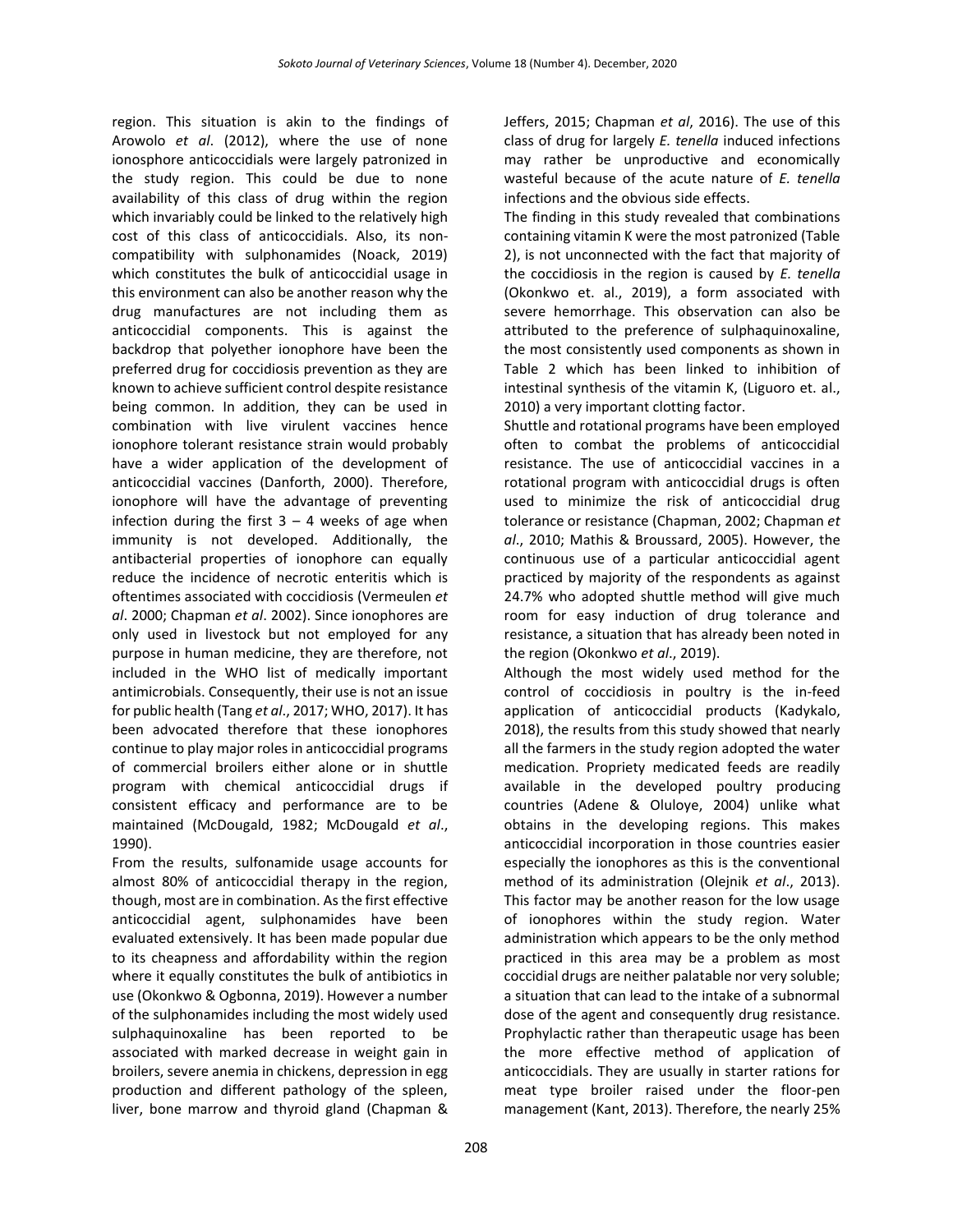usage of anticoccidial only for therapy is not a welcome development as the damage might have been done before the drug is introduced.

In conclusion, there is a very high sulphonamide usage spurred by its easy accessibility with its attendant side effects. The use of ionophores is none existent in poultry in this region. This poor drug choice or availability is accompanied with lack of proper anticoccidial programs and drug application dynamics. These may be consequent on lack of awareness, poor information systems and low utilization of professionals. This situation may give rise to a high prevalence of coccidiosis as already being speculated in the area. Thus, the selection and usage of anticoccidials should not be based on its ability to improve weight gain, feed conversion, and suppression of the development of lesions only, but should also ensure that drug resistance is kept at bare.

# **References**

- Adene DF & Oluloye OB (2004). Coccidiosis of poultry. The biology, diagnosis, treatment and control. In: D. F. Adene, Poultry health and production-principles and practices. Sterling Horden Publishers (Nig.) Ltd. Ibadan. pp 129- 164
- Adewole SO (2012). The efficacy of drugs in the treatment of coccidiosis in chicken in selected poultries. *Animal Research International,* **2**(1): 20-24.
- Chapman HD (1999). Anticoccidial drugs and their effects upon the development of immunity to *Eimeria* infection in poultry. *Avian Pathology,* **28**(6): 521-535.
- Chapman HD (2000). Practical use of vaccines for the control of coccidiosis in the chicken. *World Poultry Science Journal,* **56**(1): 7-20.
- Chapman HD (2014). Milestones in avian coccidiosis research: a review. *Poultry Science,* **93**(3): 501–511.
- Chapman HD, Cherry TE, Danforth HD, Richards G, Shirley MW & Williams RB (2002). Sustainable coccidiosis control in poultry production: the role of live vaccines. *International Journal of Parasitology,* **32**: 617–629
- Chapman HD, Jeffers TK & Williams RB (2010). Forty years of monensin for the control of coccidiosis in poultry. *Poultry Science,* **89**(9): 1788–1801.
- Chapman HD & Jeffers TK (2015). Restoration of sensitivity to salinomycin in *Eimeria*

following 5 flocks of broiler chickens reared in floor-pens using drug programs and vaccination to control coccidiosis. *Poultry Science,* **94**(5): 943–946.

- Chapman HD, Barta JR, Hafeez MA, Matsler P, Rathinam T & Raccoursier M (2016). The epizootiology of *Eimeria* infections in commercial broiler chickens where anticoccidial drug programs were employed in six successive flocks to control coccidiosis. *Poultry Science,* **95**(8): 1774–1778.
- Dalloul RA & Lillehoj HS (2006). Poultry coccidiosis: recent advancements in control measures and vaccine development. *Expert Rev Vaccines,* **5**(1):143–163.
- Danforth HD (2000). Increase in anticoccidial sensitivity seen after field trial studies with five oocyst vaccination of particularly drugresistant strains of avian *Eimeria* species (abstract). In: Proceeding of the  $75<sup>th</sup>$  meeting of the American Society of Parasitologists and the 53<sup>rd</sup> annual meeting of Protozoologists, p. 90
- Duffy CF, Mathis GF & Power RF (2005). Effects of Natustat supplementation on performance, feed efficiency and intestinal lesion scores in broiler chickens challenged with *Eimeria* acervulina, *Eimeria maxima* and *Eimeria tenella*. *Veterinary Parasitology,* **130**(3– 4):185–190.
- Kadykalo S, Roberts T, Thompson M, Wilson J, Lang M & Espeisse O (2018). The value of anticoccidials for sustainable global poultry production. *International Journal of Antimicrobial Agents,* **51**(3):304–310.
- Kant V, Singh P, Verma PK, Bais I, Parmar MS, Gopal A &Gupta V (2013). Anticoccidial drugs used in the poultry: An overview. *SciInt.,* **1**(7):261– 265.
- Klotz C, Marhöfer RJ, Selzer PM, Lucius R & Pogonka T (2005). *Eimeria tenella*: identification of secretory and surface proteins from expressed sequence tags. *Experimental Parasitology,* **111**(1):14-23.
- Lawal JR, Jajere SM, Ibrahim UI, Geidam YA, Gulani IA, Musa G & Ibekwe BU (2016). Prevalence of coccidiosis among village and exotic breed of chickens in Maiduguri, Nigeria. *Veterinary World,* **9**(6):653‐659.
- Liguoro M, Leva, V, Faccio E, Pinto G & Pollio A (2010). Evaluation of the aquatic toxicity of two veterinary sulfonamides using five test organisms. *Chemosphere,* **81**(6): 788-793.